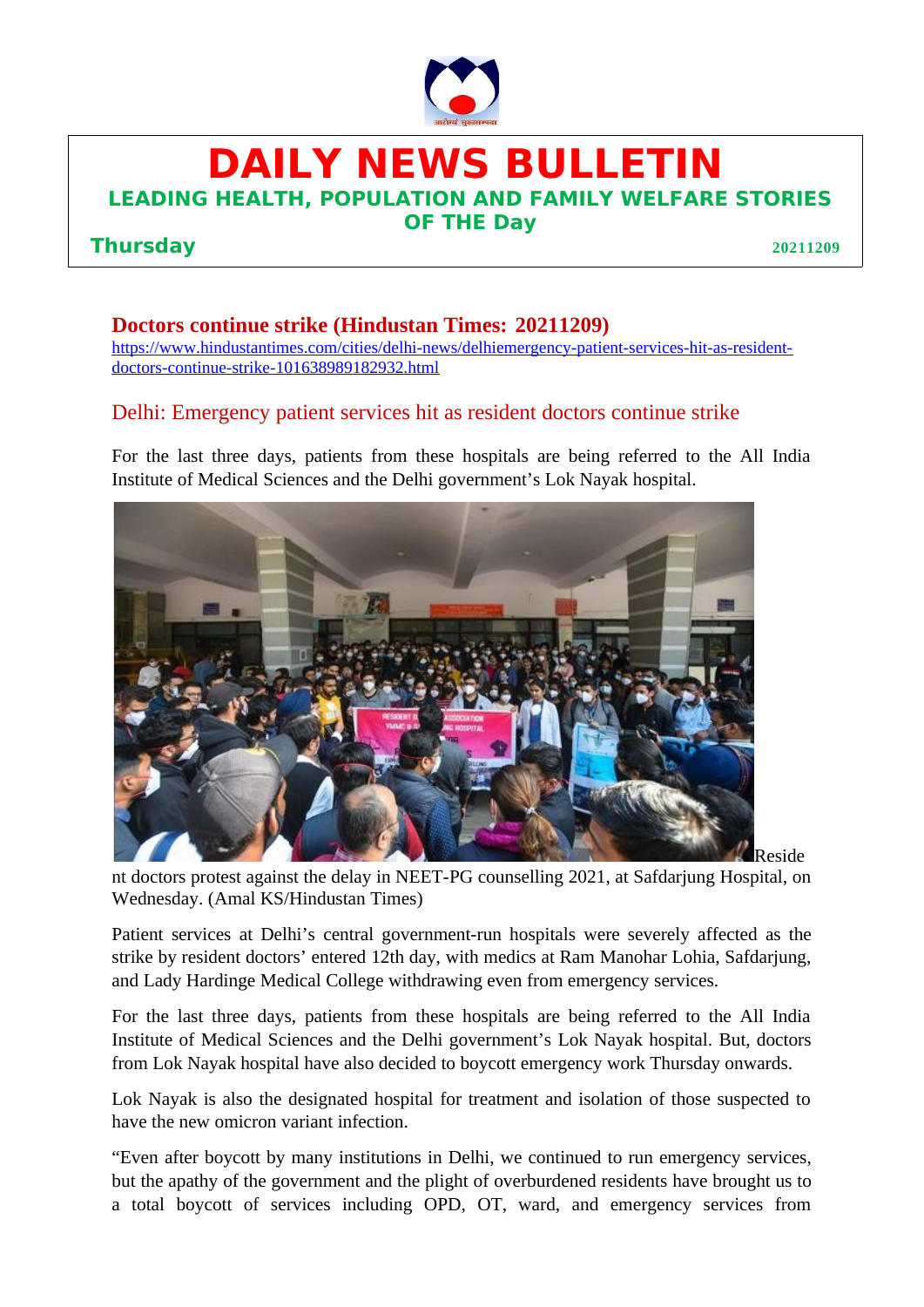Thursday," said a letter by the resident doctors' association to the dean of Maulana Azad Medical College that is associated with Lok Nayak hospital.

The doctors have been protesting delays in conducting NEET-PG counselling, which has left medical college-hospitals with only two-thirds the number of resident doctors -- considered the backbone of medical care at these hospitals. The doctors say that they have been overworked, and in addition over 42,000 medical students are losing out on a year of education.

The counselling has been delayed due to the Supreme Court was hearing a bunch of petitions regarding economic reservation in the examination (NEET-PG).

## **Covid vaccine (Hindustan Times: 20211209)**

[https://www.hindustantimes.com/lifestyle/health/omicron-threat-may-be-countered-with-extra-dose](https://www.hindustantimes.com/lifestyle/health/omicron-threat-may-be-countered-with-extra-dose-of-covid-vaccine-101638951094160.html)[of-covid-vaccine-101638951094160.html](https://www.hindustantimes.com/lifestyle/health/omicron-threat-may-be-countered-with-extra-dose-of-covid-vaccine-101638951094160.html)

## Omicron threat may be countered with extra dose of Covid vaccine

The earliest studies on omicron are in and the glimpse they're providing is cautiously optimistic: while vaccines like the one made by Pfizer Inc. and BioNTech SE may be less powerful against the new variant, protection can be fortified with boosters.



A health worker prepares a dose of Covaxin vaccine against Covid-19 coronavirus at a vaccination centre in New Delhi on September 14, 2021.(Photo by Prakash SINGH / AFP)

The earliest studies on omicron are in and the glimpse they're providing is cautiously optimistic: while vaccines like the one made by Pfizer Inc. and BioNTech SE may be less powerful against the [new variant](https://www.hindustantimes.com/world-news/who-confirms-omicron-covid-19-variant-in-23-countries-here-s-the-full-list-101638380759195.html), protection can be fortified with [boosters.](https://www.hindustantimes.com/india-news/expert-panel-meet-on-booster-shots-jabs-for-under-18-remains-inconclusive-101638818992537.html)

Studies from South Africa and Sweden are showing that omicron does, as feared, cause a loss of immune protection -- but not a complete one. In a study of blood plasma from people given two doses of the Pfizer-BioNTech shot, there was a 41-fold drop in levels of virusblocking antibodies compared with the strain circulating at the start of the pandemic.

A separate study from Stockholm's Karolinska Institute was more optimistic, finding the decline in antibodies against omicron was only slightly worse than for delta, the strain currently causing most Covid-19 cases worldwide.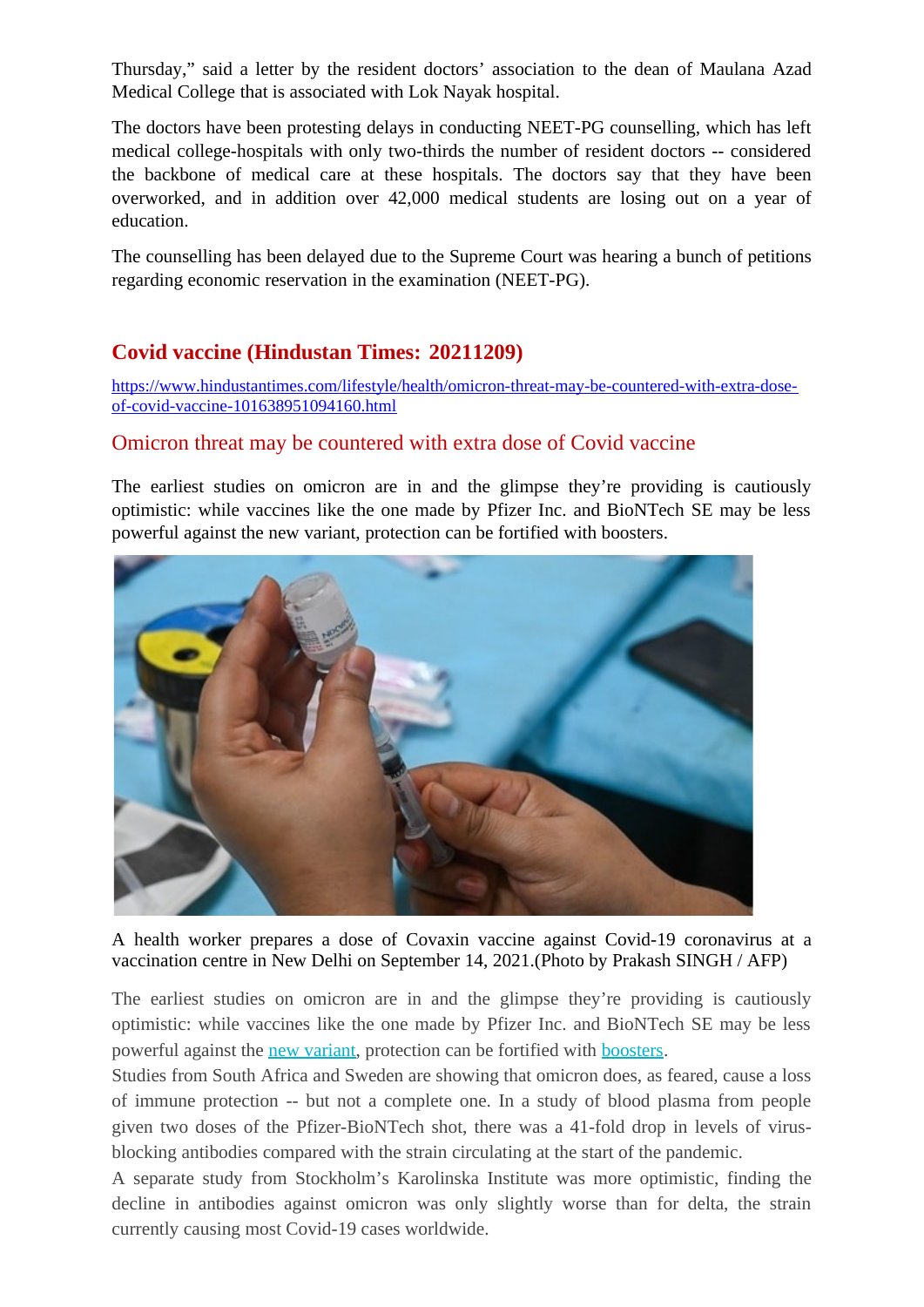The loss of immune protection is "robust, but not complete," said Alex Sigal, head of research at the Africa Health Research Institute in Durban, who presented the findings of the first study over Zoom late Tuesday. "A good booster probably would decrease your chance of infection, especially infection leading to more severe disease," he said.

The results of the first reported experiments on the effectiveness of vaccines against omicron come as governments and financial markets try to gauge if the new variant will have a significant impact on the world's attempt to move past the pandemic. Omicron's rapid spread, initially in southern Africa, has raised concern the strain would be sufficiently immune-evasive to require new vaccines, and hundreds of researchers have been working around the clock to answer the question.

Initial reaction to the study results from some experts was encouraging. "These Karolinska data are reason for optimism," said Shane Crotty, a professor in the Center for Infectious Disease and Vaccine Research at San Diego's La Jolla Institute for Immunology. "That is pretty close to the best case scenario I was considering."

Levels of neutralizing antibodies are a key marker of immune protection. Although they naturally decline in the months after an infection or vaccination, their ability to thwart coronavirus variants has been show to improve over time. What's more, studies have found that a third dose some six months after the second can bolster levels of these better-quality antibodies, making boosters an important weapon to fight omicron.

"There will be more breakthrough" of vaccine-induced immunity, Sigal said, adding that fully vaccinated people should get booster shots and those who've been previously infected should get vaccinated.

Representatives for Pfizer and BioNTech, makers of the first Covid vaccine cleared in the U.S., didn't immediately respond to a request for comment. New York-based Pfizer is slated to release its own data at 6:45 a.m.

The World Health Organization has warned omicron could fuel surges with "severe consequences" amid signs that it makes the coronavirus more transmissible. Still, the jump in cases in South Africa following omicron's emergence hasn't overwhelmed hospitals so far, prompting some cautious optimism that the new strain may cause mostly mild illness.

#### **Preliminary Results**

The results are preliminary and exact levels of immune escape may change, said Sigal, whose lab was the first to isolate the beta variant identified in South Africa in late 2020. He noted that omicron escapes antibody neutralization more readily than beta, which had been considered the most immune evasive of the variants of concern detected previously.

A key question researchers are trying to address is whether existing Covid vaccines need to be altered to protect against omicron.

The Geneva-based WHO is looking to play a coordinating role on any such recommendation, as it does with seasonal influenza vaccines, Ana-Maria Henao-Restrepo, who co-leads the WHO's research and development blueprint for vaccines and innovations during outbreaks and pandemics, said last week.

Any vaccine changes would require careful consideration, especially since delta is currently the main driver behind the Covid epidemics and existing vaccines provide a sufficient shield against it, she said.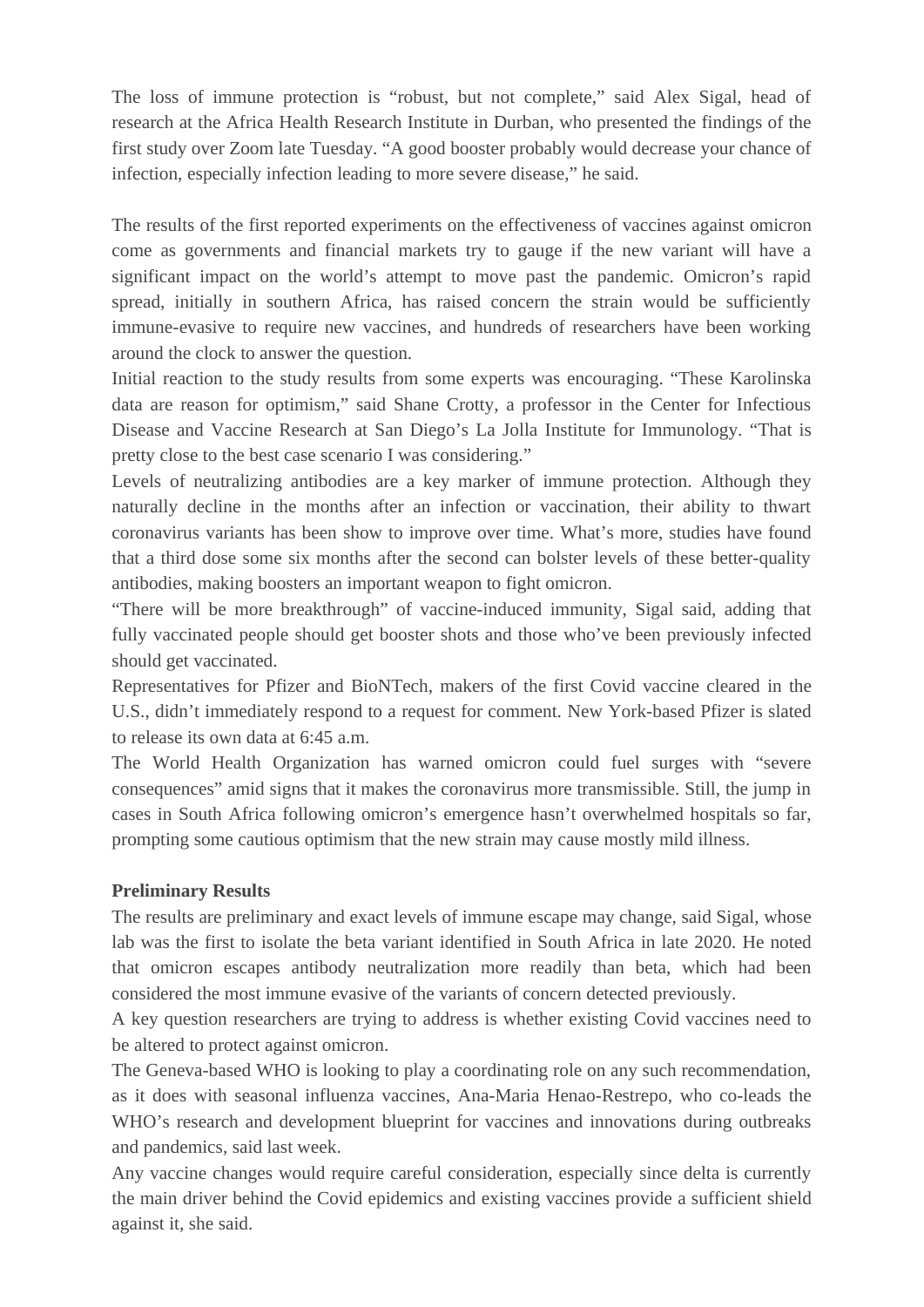#### **More Data**

The magnitude of the drop in neutralizing antibodies against omicron could indicate a need for omicron-matched vaccines, though other considerations may play a role, said Stephen Goldstein, an evolutionary virologist at the University of Utah in Salt Lake City. Larger studies looking at neutralizing antibodies from people immunized with other vaccines are also needed, he said.

"More importantly though will be epidemiological studies looking at the frequency of reinfections and breakthrough infections, as well as disease severity in those patients," Goldstein said. "I am still optimistic that vaccination or prior infection will provide some measure of protection against severe disease."

Since South Africa announced the discovery of omicron on Nov. 25, about 450 researchers globally have been working to isolate the variant from patient specimens, grow it in labs, verify its genomic sequence, and establish methods to test it in blood-plasma samples, according to the WHO.

The work in Sigal's lab involved testing 14 blood plasma samples collected from a dozen people who had been given a second Pfizer-BioNTech shot about a month earlier to gauge the concentration of antibodies needed to neutralize, or block, the live omicrion virus. Levels of neutralizing antibodies against the variant were significantly higher in a subset of participants who had a bout of Covid about a year earlier, Sigal said.

#### **Hybrid Immunity**

That indicates so-called hybrid immunity generated by natural infection followed by immunization may provide reasonable protection against omicron. In those who have never had Covid, this could be emulated by administering three doses of vaccine, the La Jolla Institute's Crotty said.

"What many of us want to see is head-to-head comparisons against other variants, because of the broader experience with them," he said. Scientists also want to better understand the significance of the reduction in levels of neutralizing antibodies against omicron, and to study the antibody responses against omicron in blood sera from people who have received three doses of either the Pfizer or Moderna vaccine, Crotty said.

In the weeks ahead, more clarity will also emerge from studies assessing the T cell response to omicron, like one being run by the La Jolla Institute's Alessandro Sette.

It's possible omicron will have a less extreme impact on T cells, the white blood cell the immune system uses to kill virus-infected cells, said Dan Barouch, the William Bosworth Castle professor of medicine at Harvard Medical School and head of Boston's Beth Israel Deaconess' Center for Virology and Vaccine Research.

The responses of so-called CD8 or "killer" T cells are likely to be important for protection against severe disease, he said.

## **Omicron variant: (Hindustan Times: 20211209)**

<https://epaper.hindustantimes.com/Home/ArticleView>

What we know about Omicron variant so far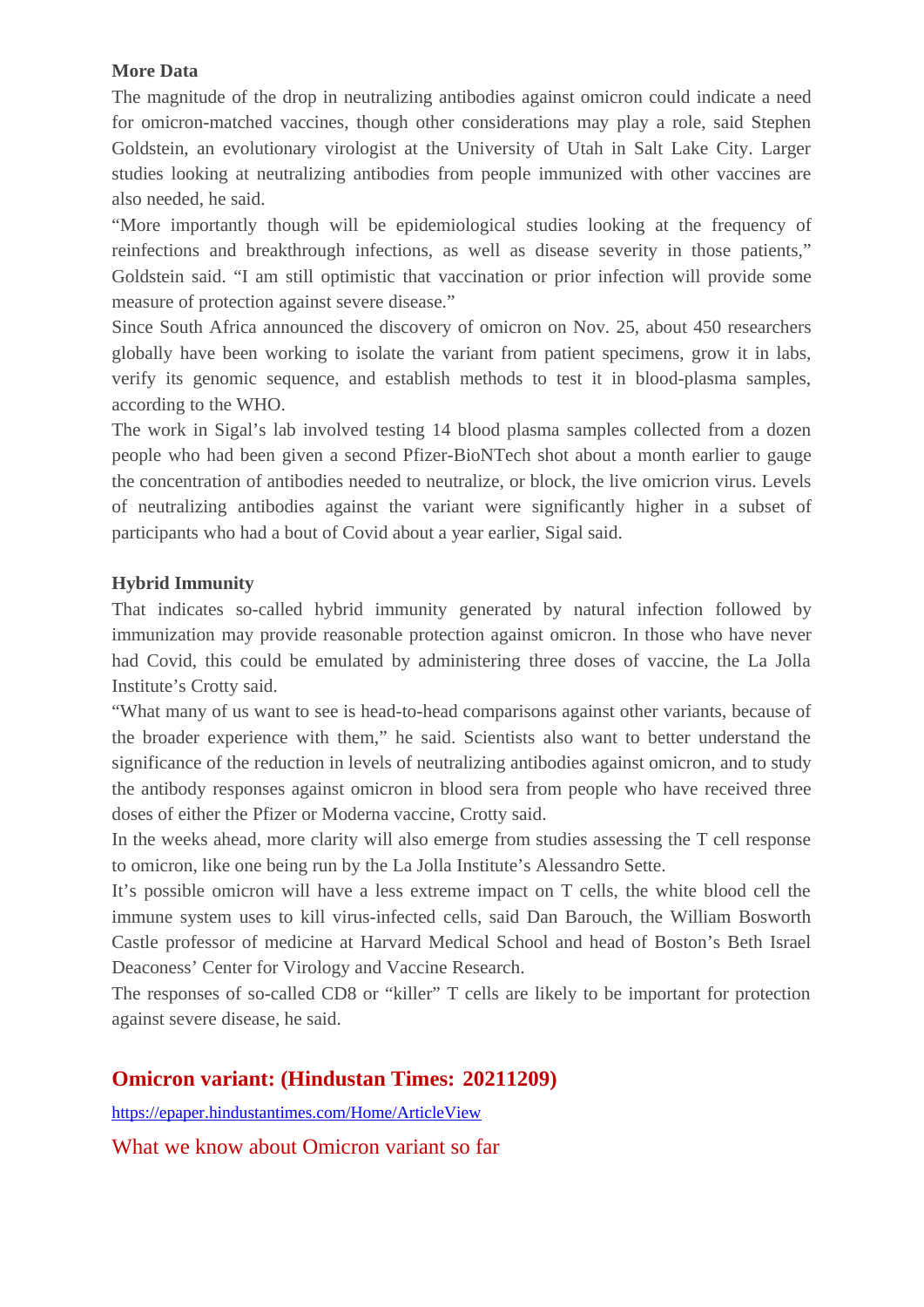# The studies

# **AFRICA HEALTH RESEARCH INSTITUTE, DURBAN**

A panel of 14 samples from 12 people suggests a 41.4-fold drop in neutralising levels when tested with live virus. Drop was much worse in those who only had vaccines, compared to those with a shot and past infection

## **KAROLINSKA INSTITUTET, STOCKHOLM, SWEDEN**

A 7-fold reduction when antibodies from recent, vaccinated donors was used. But a panel of standard WHO samples, showed a 40-fold drop

UNIVERSITY OF FRANKFURT An 11-37 fold drop in neutralising by antibodies from vaccinated and boosted donors. Only 25% neutralisation seen against Omicron compared to 95% against Delta after three Pfizer shots. Study not out yet

# **PFIZER-BIONTECH STUDY**

Firm saw a 25-fold drop in neutralising activity in antibodies generated after two doses, but 3rd dose makes up for the loss, leading to similar response as two doses had with original virus. Study not out yet.

## **Binayak Dasgupta**

binayak.dasgupta@htlive.com

New Delhi : The findings from the first lab studies to estimate how resistant the Omicron variant could be were published early on Wednesday, unanimously predicting what could be the biggest hit yet to the protection offered by coronavirus vaccines, although experts said fully vaccinated people may still have a substantially better chance of averting severe disease.

The findings are based on lab tests in which researchers expose a live virus or an engineered virus expressing the same mutations as the Omicron variant to antibodies drawn from people who were given doses or had a past infection, or both.

The first was from researchers in South Africa, where the variant of concern (VOC) has spread rapidly, leading to an unprecedented explosion in new cases. The scientists found there was a 41.4-fold drop in neutralisation ability overall, to the point that variant almost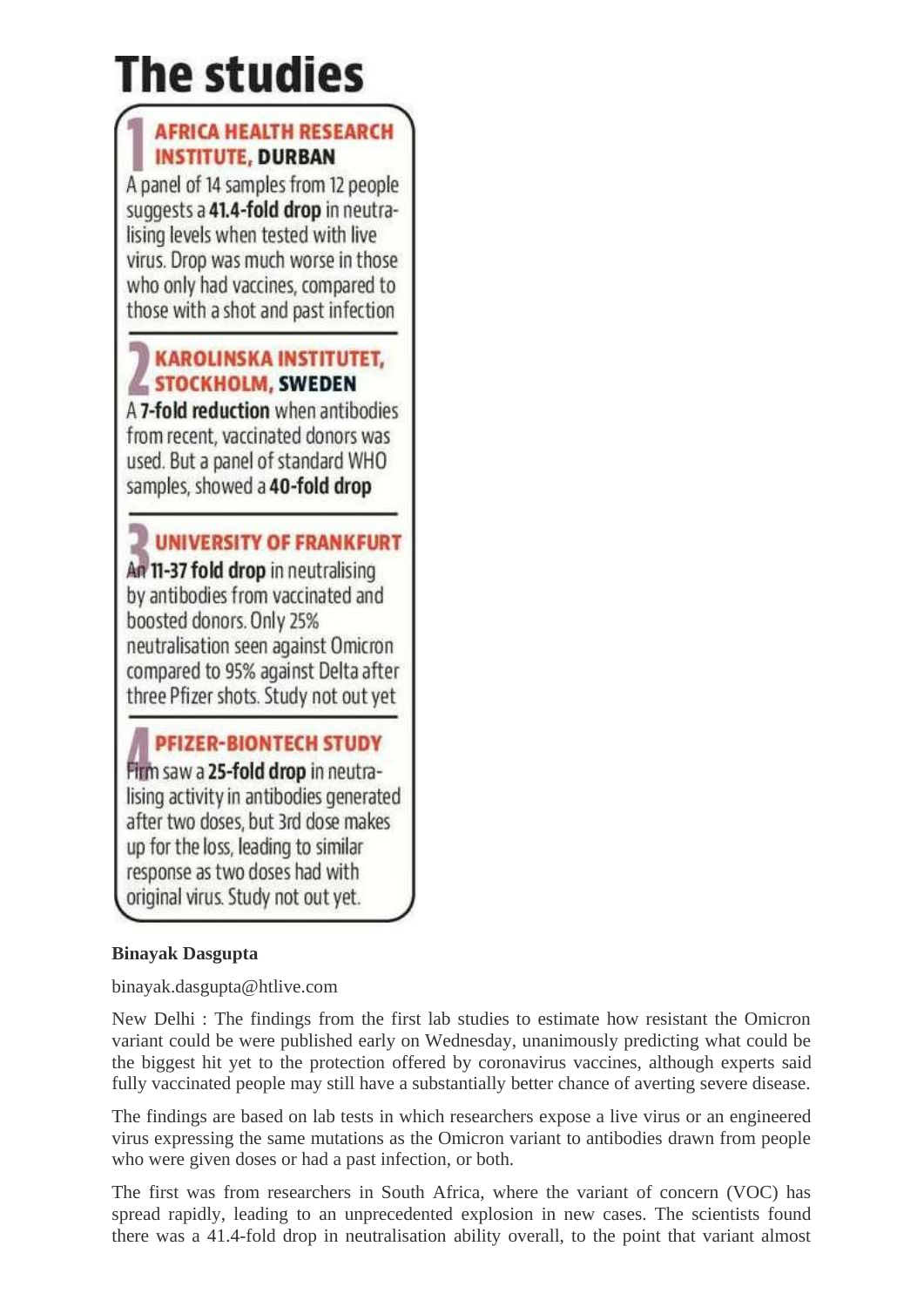completely escaped the antibodies from most fully vaccinated samples. But, crucially, five out of six samples of antibodies from people who were fully vaccinated and had a past disease could neutralise the virus.

Two other studies (see box), by separate teams of researchers based in Sweden and Germany, made similar findings, including a massive drop in neutralisation titers, which is calculated on the basis of concentration required for antibodies to neutralise the virus – the more concentration, therefore more antibodies, needed, the sharper is the drop in the titer. A fourth study conducted by Pfizer and its subsidiary BioNTech too recorded a 25-fold drop in titers when antibodies from people with two doses were exposed to Omicron, but the deficit disappeared when antibodies from people with a third booster dose was used.

#### **What does this mean?**

The studies confirm what immunologists were hypothesising seeing the unprecedented number of mutations in Omicron: the ability of past immunity, elicited either solely by vaccination or only by history of disease is likely to be significantly hampered in staving off an Omicron infection.

But crucially, the immune escape is only partial, not total, and that those with hybrid immunity – vaccinated as well as recovered from Covid-19 – are likely to have substantial protection. Hybrid immunity has long been regarded as a sort of gold standard of protection against the Sars-Cov-2.

Pfizer, in its statement, contends that its third shot offers significantly higher protection, although the study from Frankfurt university researchers appears to conclude that even with boosters, neutralisation titers show a significant drop.

Scientists also said that vaccine efficacy against severe disease and death is likely to remain reasonably high among all groups – those with a past infection, full vaccination, vaccination and infection, and boosted vaccination.

This is likely due to the activation of memory cells, particularly T cells, which can recognise the pathogen more broadly and are less affected by mutations in Omicron – something Pfizer alluded to in its statement.

"Although two doses of the vaccine may still offer protection against severe disease caused by the Omicron strain, it's clear from these preliminary data that protection is improved with a third dose of our vaccine," said Albert Bourla, chief executive of Pfizer. "Ensuring as many people as possible are fully vaccinated with the first two dose series and a booster remains the best course of action to prevent the spread of Covid-19."

The four lab tests are still using small numbers of samples and must be seen as preliminary, and they do not signal whether the drop in vaccine efficacy will be in similar measure. Measuring neutralisation in lab setting is not a proxy for vaccine efficacy, but they do act as a correlate.

#### **Implication for India**

The high transmissibility of Omicron variant is a cause for concern for India as it is globally. India's mainstay vaccines have also demonstrated lower efficacy across the board when compared to mRNA vaccines.

In late July, the Indian Council of Medical Research estimated that two out of every three Indians may have been exposed to the virus, translating to a high proportion of the general public likely exposed to an infection. As on December 8, the country has also delivered at least one dose to 86% of the adult population.

India, therefore, likely has a different immune profile to other countries, especially those where vaccine coverage and case rates have been low. A sizeable number of people may even have hybrid immunity.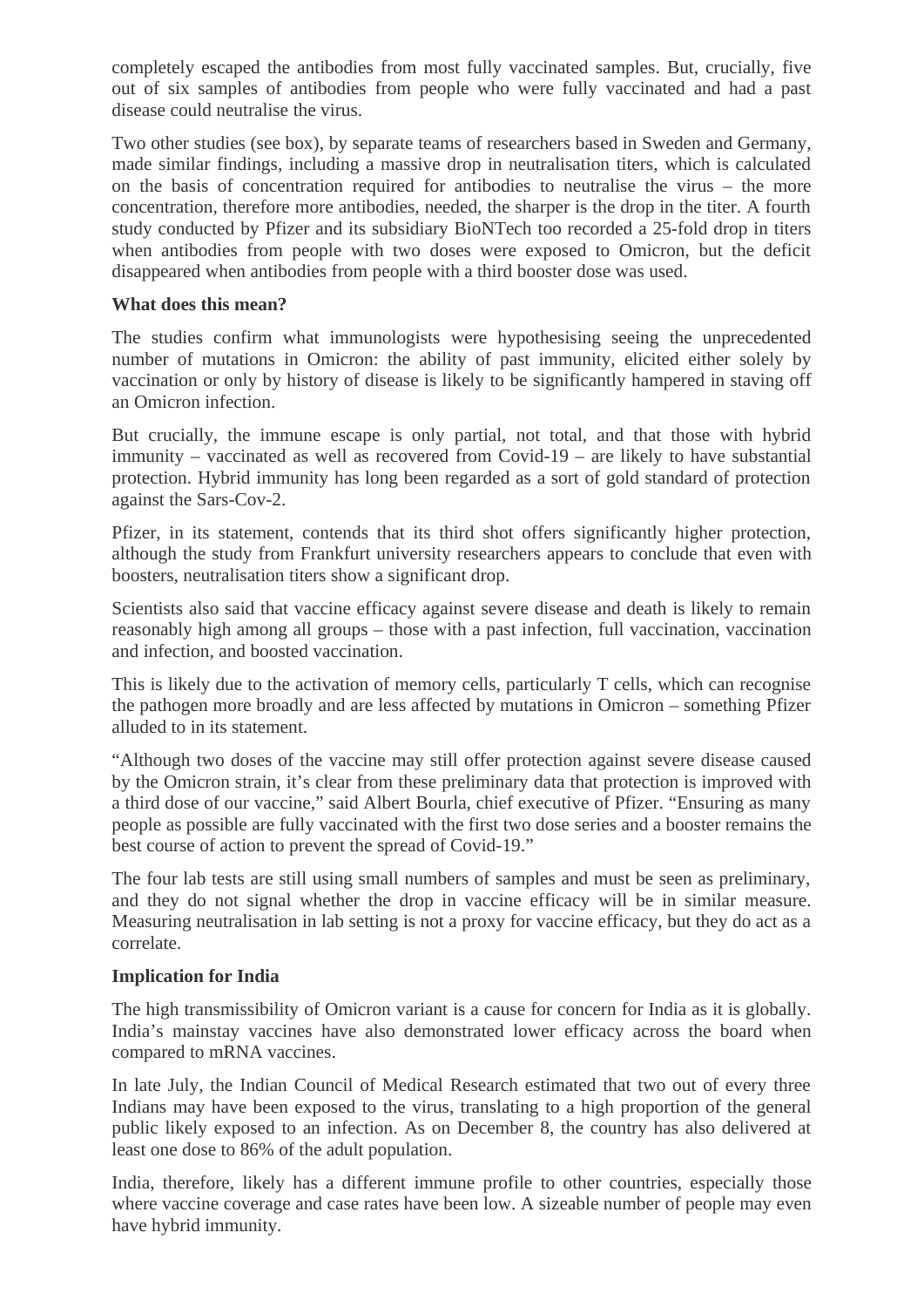But the findings from the studies published in the last 24 hours reinforce the need for a booster dose strategy in the country, particularly for the elderly population that was mostly covered in the first half of 2021. How Omicron spreads among children will also be of crucial implication for India, where no one under the age of 18 is eligible for a dose yet.

## **Air pollution (Hindustan Times: 20211209)**

<https://epaper.hindustantimes.com/Home/ArticleView>

Indoor air pollution 20 times limit prescribed by WHO, shows study



#### **HT Correspondent**

letters@hindustantimes.com

New Delhi : The indoor air pollution levels in Delhi homes is more than 20 times the World Health Organization (WHO) standards, a study by the Energy Policy Institute at the University of Chicago (EPIC India) has shown.

The study also highlighted that the levels of PM 2.5 (particulate matter of diameter less than 2.5 micrometres) was significantly higher than the levels reported by the nearest outdoor government monitors.

The study released on Wednesday contended that while high-income households were 13 times more likely to own air purifiers as compared to low-income households, its impact on indoor air pollution was only around 10%.

The study further noted an 8.6% decline in indoor PM2.5 levels in homes with pollution monitors (usually with air purifiers), and said that such residents were likely to make "modest changes in inexpensive defensive practices and ventilation behaviours."

"In Delhi, the bottom line is, whether someone is rich or poor, no one gets to breathe clean air," said Kenneth Lee, the lead author of the study.

"It is a complex vicious cycle. When you do not know about the pollution levels inside your homes, you do not worry about it, and hence you are less likely to take corrective actions. Only with increased awareness, demand for clean air may gain momentum," he added.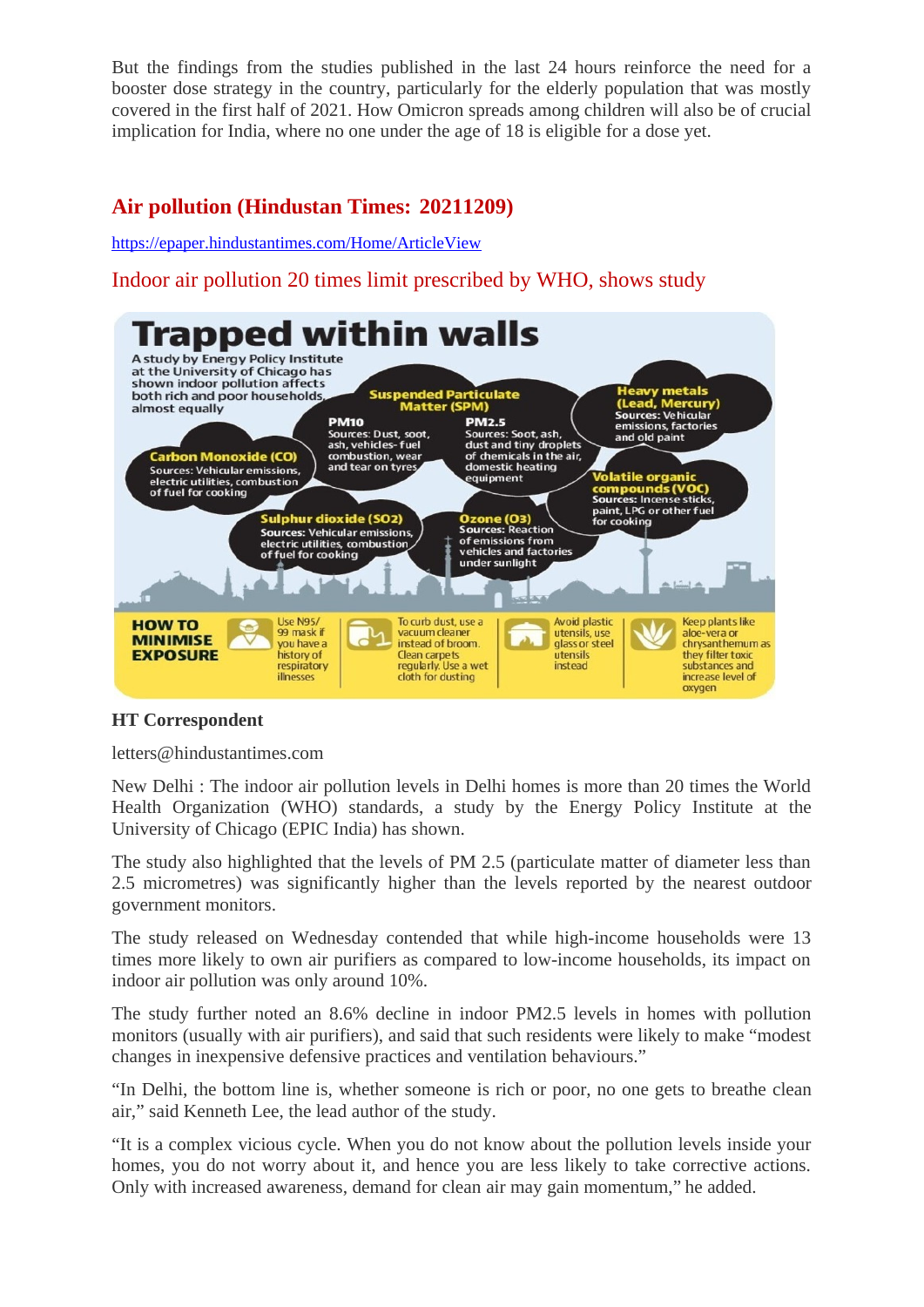The study surveyed thousands of Delhi households from varying socioeconomic strata between 2018 and 2020. and found that indoor PM2.5 levels tend to spike in the mornings and evenings when households were most likely to be cooking.

Experts said that while there is growing awareness among people on the harmful impacts of outdoor pollution, people are still unaware about how the air inside their homes, offices and schools can also be highly polluted.

"We need to create awareness among people. While there are a lot of studies about outdoor pollution and how severe it can be for your health, more studies are needed to assess the levels of indoor pollution and how they can impact people. At least you can gear yourself with masks outdoors but inside your homes, you tend to drop your guard," said Anumita Roychowdhury, executive director (research and advocacy), Centre for Science and Environment.

Lee added, "It's critical to address the information gaps related to indoor air pollution urgently. High-frequency accurate PM2.5 information communicated through either government monitor or by indoor air quality monitors is the first step but only when it is complemented with an increase in literacy around health consequences of air pollution and the benefits of adopting various defensive actions – can we expect more favourable outcomes."

The air quality has been in the 'poor' range for the last two days, dropping from 255 on Tuesday to 237 on Wednesday, according to the Central Pollution Control Board's air quality index. Delhi has so far recorded 12 'severe' air days since November 1 -- 11 in November, and one in December.

## **Lose belly fat (Hindustan Times: 20211209)**

[https://www.hindustantimes.com/lifestyle/health/lose-belly-fat-naturally-with-these-effective-tips-](https://www.hindustantimes.com/lifestyle/health/lose-belly-fat-naturally-with-these-effective-tips-101639023838483.html)[101639023838483.html](https://www.hindustantimes.com/lifestyle/health/lose-belly-fat-naturally-with-these-effective-tips-101639023838483.html)

#### Lose belly fat naturally with these effective tips

 Your belly fat can put you at risk of several health issues from diabetes to cardiac diseases. Here are easy tips to get rid of it.



The only way to deal with this kind of fat is leading a healthy lifestyle including balanced diet and physical exercise.(Pixabay)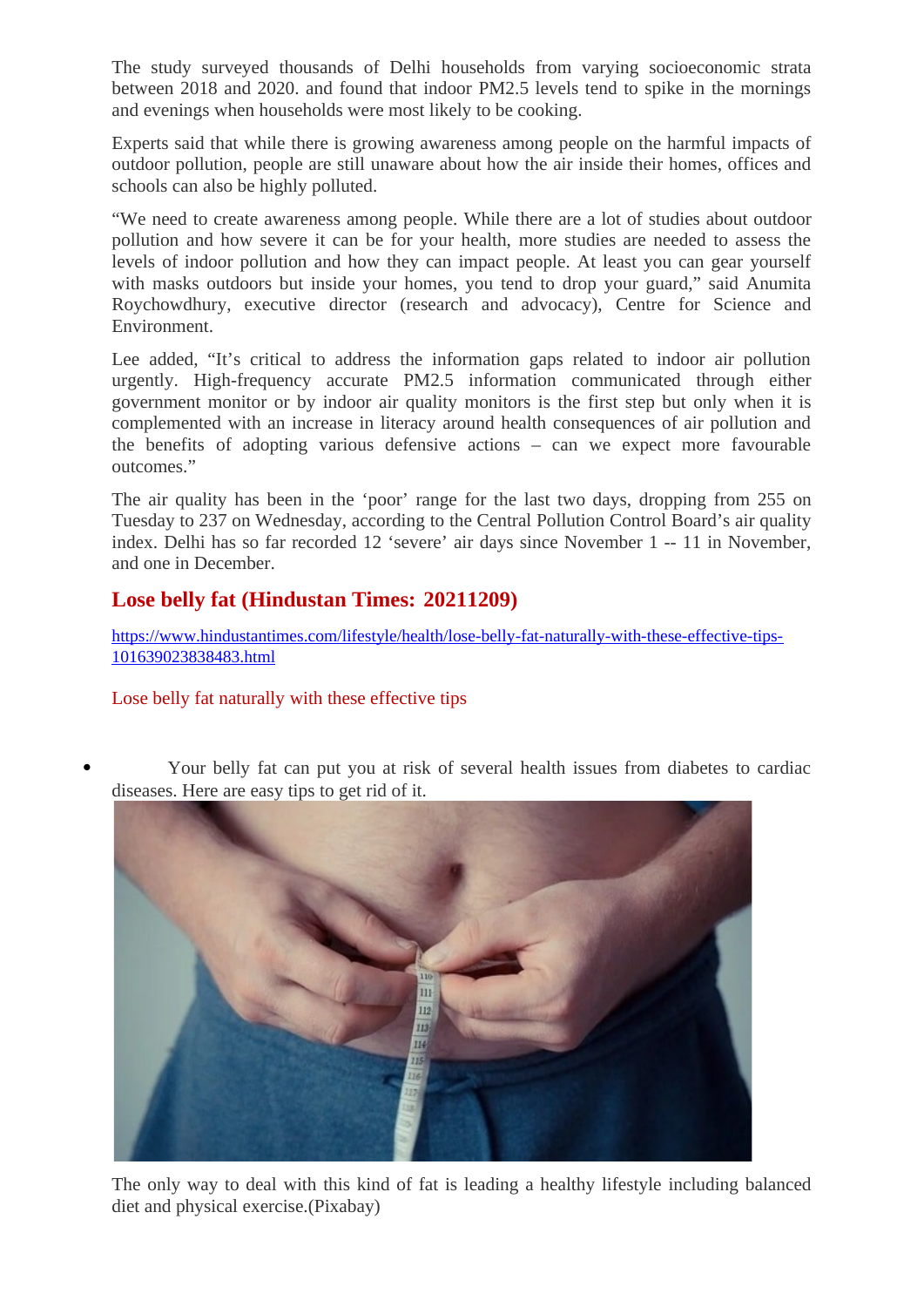Deeper [belly fat](https://www.hindustantimes.com/topic/belly-fat) poses a greater health hazard than any other kind of fat that lurks beneath the skin. Not just obese, deep belly fat or visceral fat can be accumulated in the bodies of even those who look relatively thin otherwise.

Men tend to struggle with belly fat more than women but as the latter hit menopause, they are at a greater risk of expanding their waistline considering the body fat redistributes during this time.

Visceral fat can put you at risk of several diseases like cardiac diseases, diabetes, blood pressure, breathing problems etc as it surrounds your internal organs. The only way to deal with this kind of fat is leading a healthy lifestyle including balanced diet and physical exercise.

Ayurveda expert Dr Dixa Bhavsar who regularly shares tips to manage diseases and several home remedies took to social media to share tips to lose belly fat naturally.

According to her, belly fat is one of the signs of hormonal imbalance, poor metabolism, genetics and poor lifestyle choices and following a set of yoga and pranayama exercise, changing dietary habits and fixing sleep routine could help you burn this most stubborn kind of fat.

If you were not paying attention to the perils of belly fat so far, now is the time to do that and follow these easy tips by Dr Bhavsar to cut that visceral fat from your abdomen to lead a healthy life.



#### **1. 12 Suryanamaskars daily**

Various stages of Suryanamaskar.(Shutterstock)

You have seen many celebs including Kareena Kapoor nailing them, it is your turn to master them now. Do them daily to see the difference.

"Suryanamskars are best for hormonal balance, metabolism and absorption of nutrients by the gut. It also helps improve mental health, sleep and keeps your agni burning throughout (optimum digestion) which helps reduce stubborn belly fat easily," says the Ayurveda expert.

#### **2. 1000 Kapalbhati pranayam**

From fixing your digestive issues and gastric problems, Kapalbhati also helps with insomnia and improves your overall mood.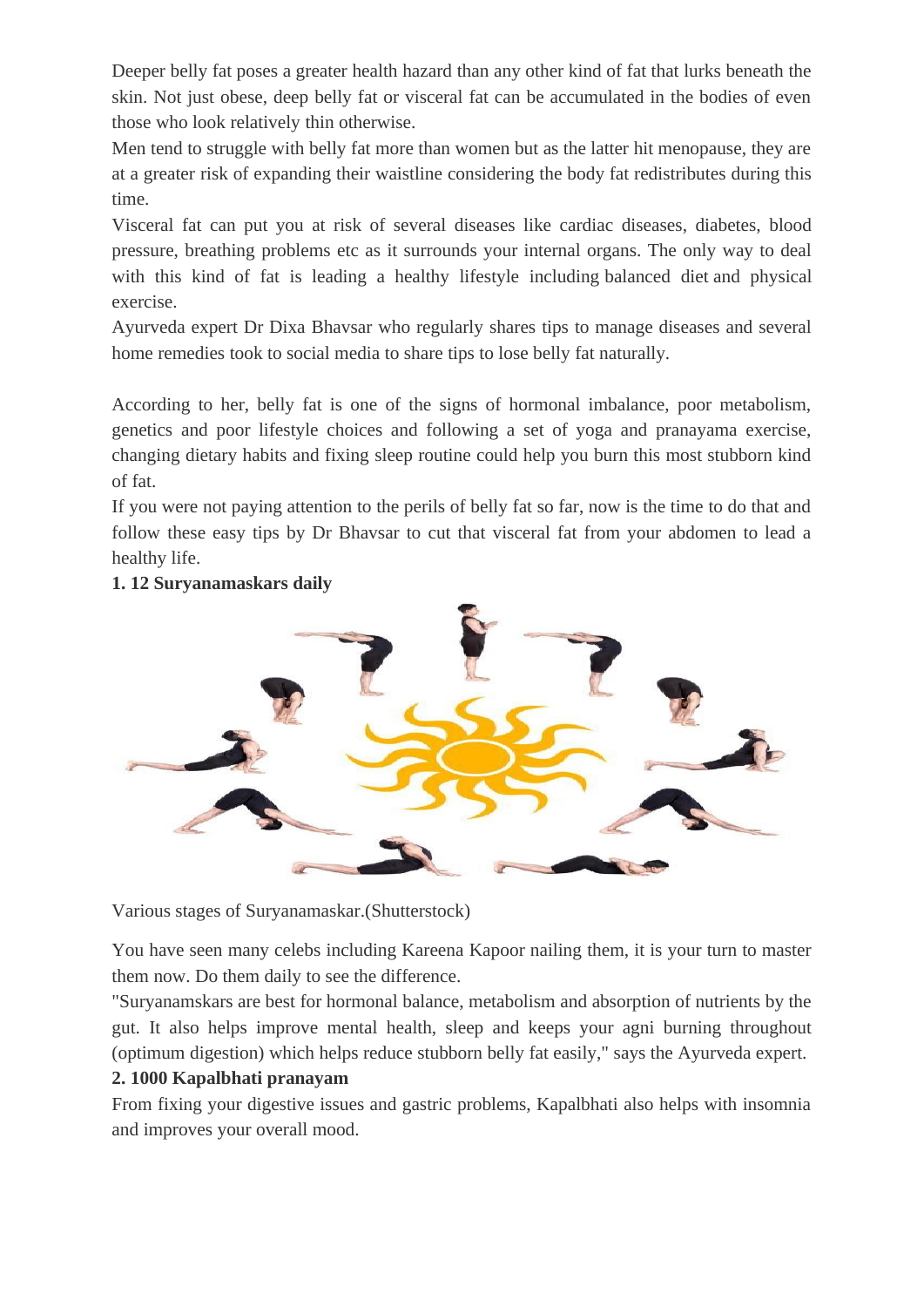

breathing exercises like Brahmari pranayam, Bhastrika pranayam, Anulom vilom pranayam, Kapalbhati pranayam strengthen your lungs.(Pixabay)

"Improves blood circulation & digestion, facilitates quick detox, best for burning belly fat as abdomen is mainly involved during the practice of kapalbhati (continues exhalation). It also helps regularize periods, improves the flow, help manage PMS (so best for those suffering from PCOS, insulin resistance, thyroid)," says Dr Bhavsar.

#### **3. Circadian intermittent fasting**

Intermittent fasting is gaining popularity with each passing day and involves eating for 8 hours from morning till sunset. It is particularly beneficial in losing belly fat.

"It means you fast and eat for certain hours depending on what works for your body. Circadian fasting means you stop eating post sunset. So CIF is eating for 8 hours starting from morning and having your last meal either before sunset or within 1 hour of sunset. Best before 8 pm (Never post that)," says the expert.

#### **4. Drinking warm water**



Sippin

g warm water can help you lose belly fat(Pixabay)

Warm water helps by improving your metabolism and burning fat not just from the belly but from everywhere. It also helps with bloating, gas, poor appetite and feeling heavy all the time.

#### **5. Sound Sleep (7-8 hours)**

The better you sleep, the quicker you lose weight. Sound sleep for good 7-8 hours helps with liver detox, hormonal balance, weight loss, improving mental health by reducing cortisol (stress hormone) and providing your body and mind enough time to rest and digest by activating para sympathetic system.

## **Coronavirus (The Times of India: 20211209)**

<https://timesofindia.indiatimes.com/coronabytes/msid-88179097.cms>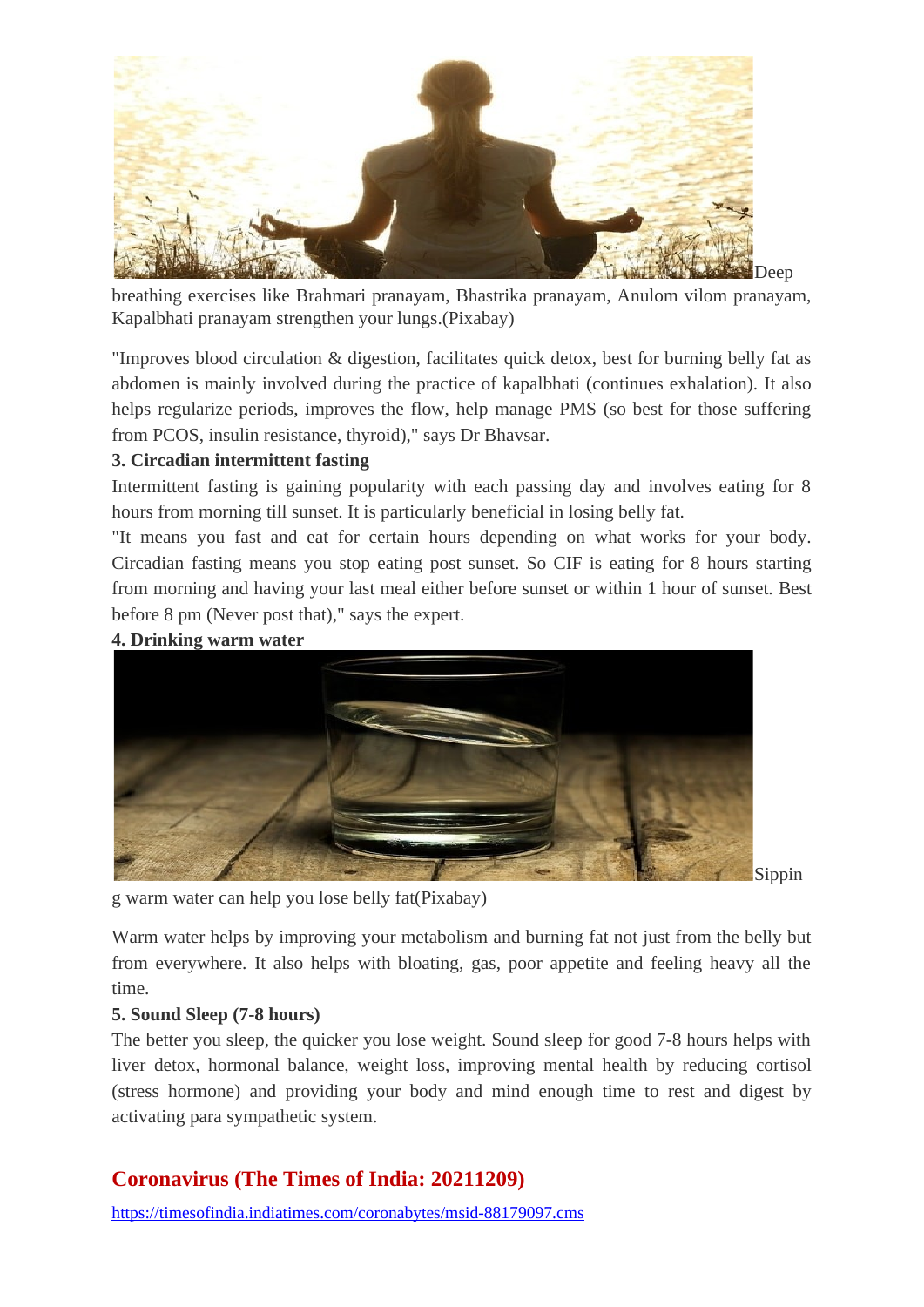# **Hello there!**

# **THE COUNT**

- India on Thursday reported 9,419 new cases and 159 fatalities, taking the cumulative caseload to 34,666,241 (94,742 active cases) and fatalities to 474,111.
- Worldwide: Over 267.41 million cases and over 5.28 million fatalities.
- Vaccination in India: 1,303,932,286 doses. Worldwide: Over 8.24 billion doses.

## **The virus attacks fat tissues: (The Times of India: 20211209)**

**<https://timesofindia.indiatimes.com/coronabytes/msid-88179097.cms>**

The virus attacks fat tissues



- New research has found that the coronavirus infects both fat cells and some immune cells within fat, prompting a damaging defensive response, reported *The New York Times*.
- The study it has not yet been peer reviewed or published in a scientific journal — could help answer the question: Why overweight or obese people, particularly younger adults, have been more likely to develop severe Covid-19 and more likely to die.
- These patients often have health conditions like diabetes that heighten their risk, but scientists have become increasingly convinced that the heightened vulnerability has something to do with obesity.
- **Dig deeper:** It may be that body fat, which has limited immune defenses, is a place where the virus can replicate and continue to propel harmful inflammation. Think a kind of reservoir for the SARS-CoV-2.
- Fat tissue is composed mostly of fat cells, or adipocytes. It also contains pre-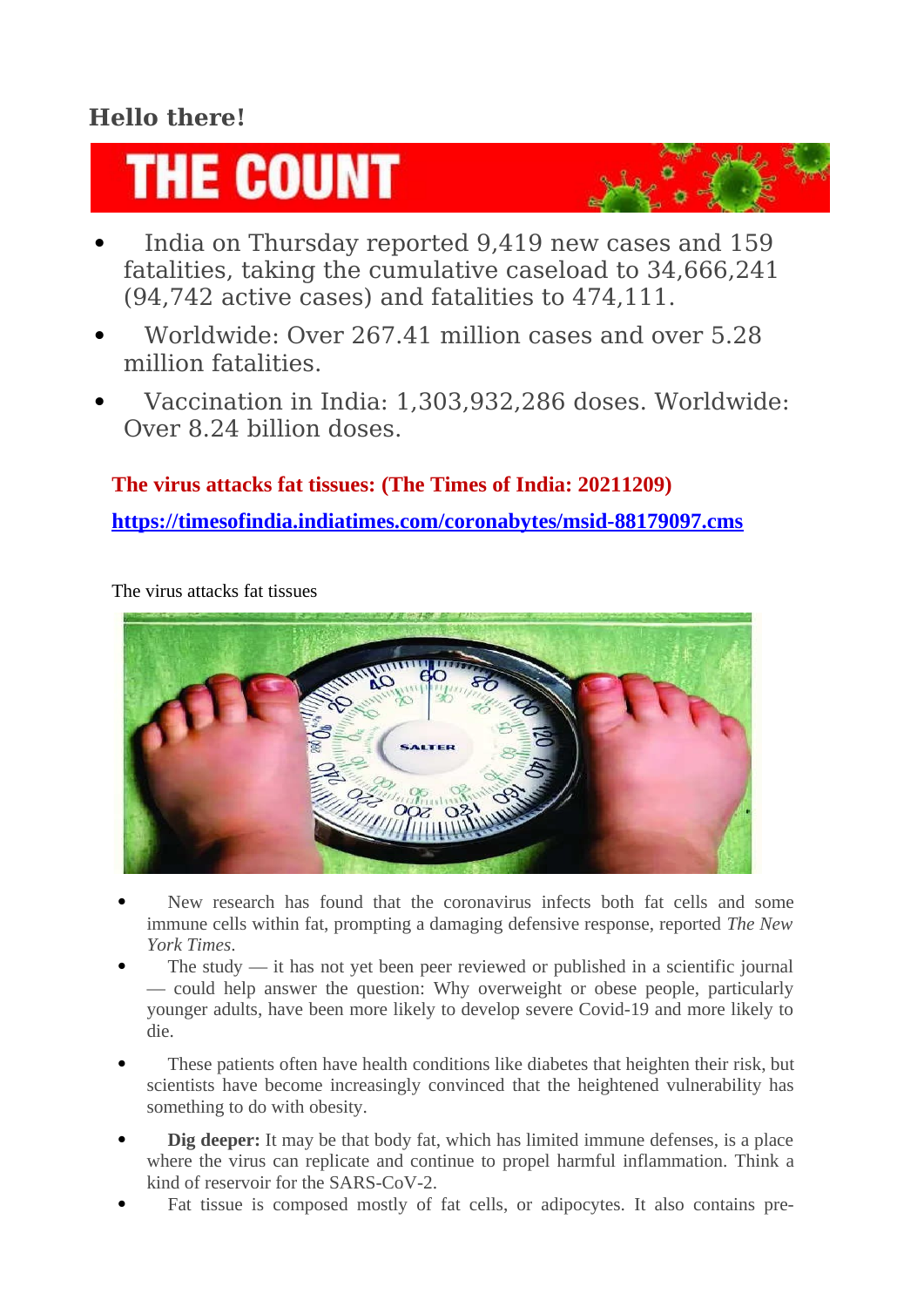adipocytes, which mature into fat cells, and a variety of immune cells, including a type called adipose tissue macrophages.

- The fat cells themselves could become infected, the scientists found, yet did not become very inflamed. But certain immune cells called macrophages also could be infected, and they developed a robust inflammatory response.
- Even stranger, the pre-adipocytes were not infected but contributed to the inflammatory response. (The scientists did not examine whether particular variants were more destructive in this regard than others.)
- The authors suggested the new evidence could point to new treatments that target body fat. They also speculated that body fat might even contribute to long Covid.

## **Coronavirus: (The Times of India: 20211209)**

[https://timesofindia.indiatimes.com/home/education/news/shut-covid-hit-schools](https://timesofindia.indiatimes.com/home/education/news/shut-covid-hit-schools-temporarily-in-telangana-teachers-body/articleshow/88179341.cms)[temporarily-in-telangana-teachers-body/articleshow/88179341.cms](https://timesofindia.indiatimes.com/home/education/news/shut-covid-hit-schools-temporarily-in-telangana-teachers-body/articleshow/88179341.cms)

## Shut Covid-hit schools temporarily in Telangana: Teachers' body



HYDERABAD: Officials in districts were flouting the norm of closing down schools on a temporary basis if over five cases of Covid-19 are reported, teachers have alleged. They said that authorities were forcing both teachers and students to attend physical classes.

"We have seen instances of district officials denying permission to school principals to temporarily shut school even when five or more Covid-19 cases are reported from a school. Officials should strictly follow guidelines issued by the state and ICMR. They should not force students and teachers to attend physical cases when there is an outbreak," said Chava Ravi, general secretary, Telangana State United Teachers Federation.

Doctors reiterated that whenever there is an outbreak, the place should ideally be closed for two weeks, which is the prescribed quarantine period. The attendance in schools where Covid-19 cases are reported is declining drastically as many parents are now concerned. At the Zilla Parishad High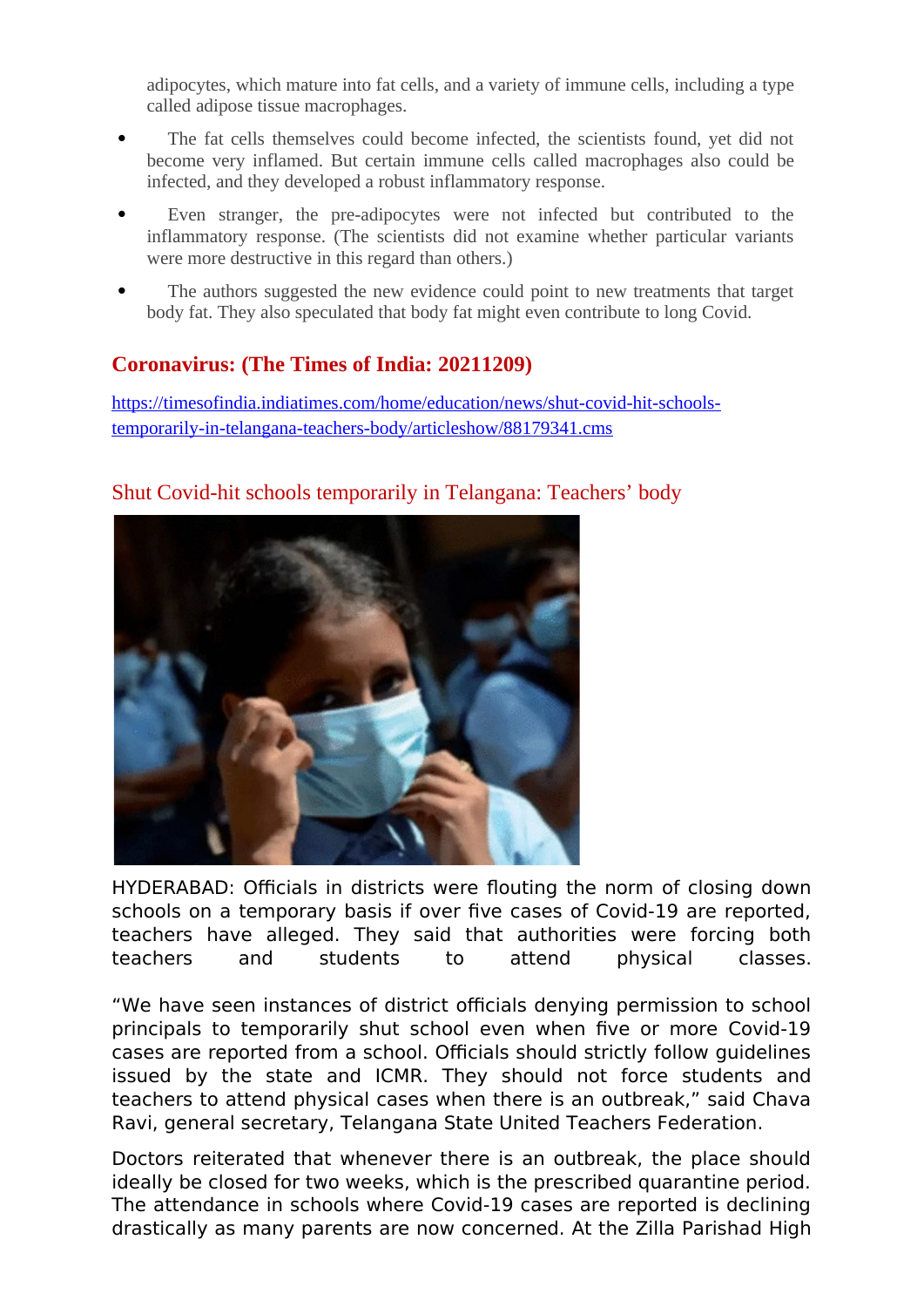School, Mamidipally, while 120 students attended physical classes on Monday, the number dropped to just 15 on Wednesday.

"It is better to be cautious and precautious rather than assuming that nothing would happen," said Dr Sanjeev Singh Yadav, National Secretary for the Indian Medical Association's Academy of Medical Specialities (AMS). He said that students, teachers, and other staff should be asked to be in quarantine for 14 days and the entire premises should be shut and reopened after two weeks after disinfecting.

An official from the school education department said that the state is more inclined towards sanitising and running the school rather than temporarily shutting down when Covid-19 cases are reported to prevent further loss of learning.

## **Pune: Indian Medical Association writes to government** (**The Times of India: 20211209)**

<https://timesofindia.indiatimes.com/city/pune/ima-writes-to-government/articleshow/88173739.cms>



PUNE: The Indian Medical Association's Maharashtra chapter on Tuesday wrote a letter to the Centre reminding it to start offering booster doses against Covid-19 to healthcare workers.

The letter, undersigned by IMA Maharashtra president, Suhas Pingle and secretary Mangesh Pate, stated that the new variant Omicron, with higher transmissibility, might attack with a huge surge in cases and hence the booster doses would enhance the healthcare workers' immunity against the new variant threat.

## **Coronavirus: Weekly positivity rate (The Times of India: 20211209)**

[https://timesofindia.indiatimes.com/city/pune/wpr-below-2-for-all-dists-maha-average-lower-at-0-8/](https://timesofindia.indiatimes.com/city/pune/wpr-below-2-for-all-dists-maha-average-lower-at-0-8/articleshowprint/88173721.cms) [articleshowprint/88173721.cms](https://timesofindia.indiatimes.com/city/pune/wpr-below-2-for-all-dists-maha-average-lower-at-0-8/articleshowprint/88173721.cms)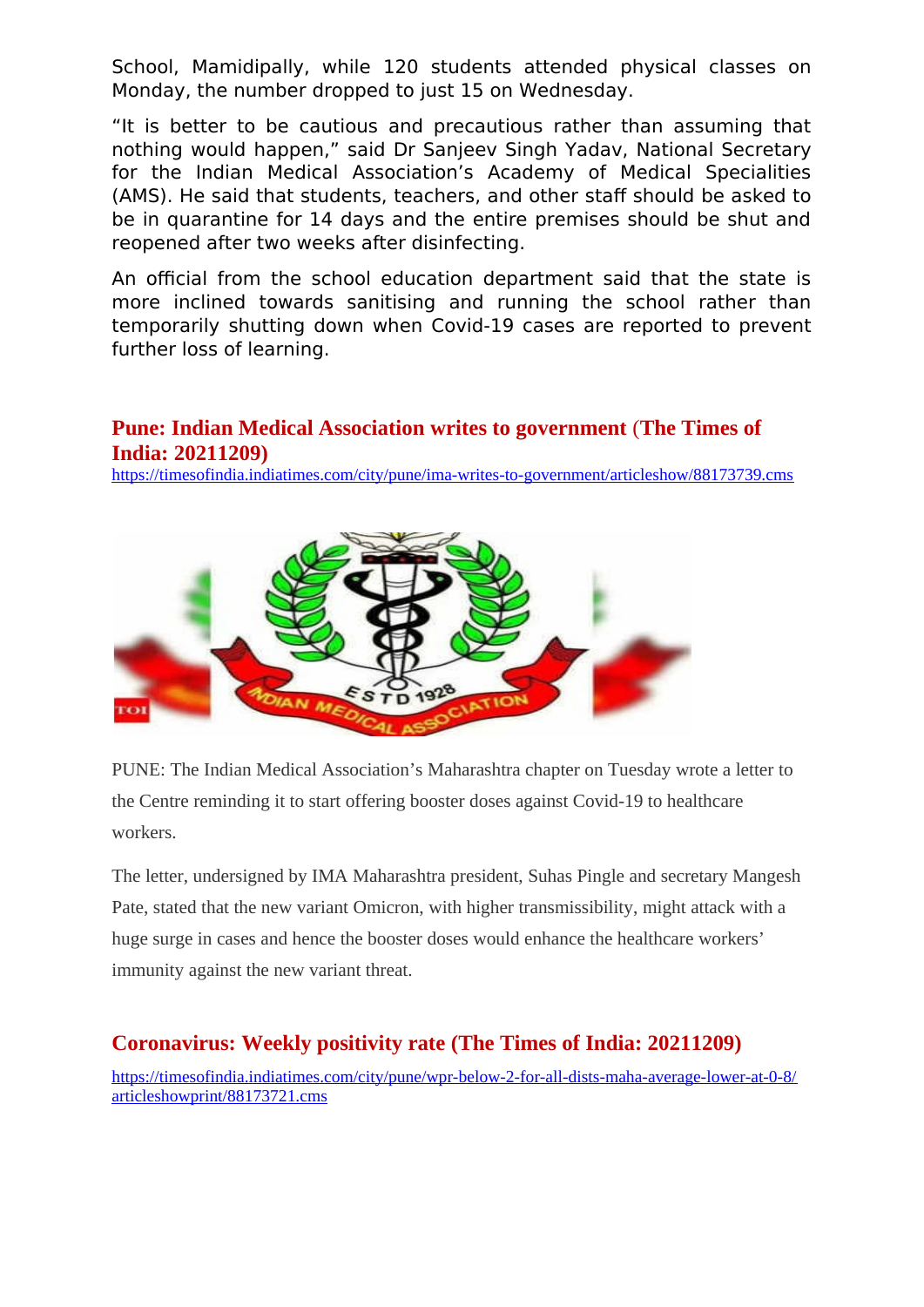Covid-19: Weekly positivity rate below 2% for all districts, Maharashtra average lower at 0.8%



PUNE: All districts in Maharashtra have registered a positivity rate below 2% for the week ending December 7, revealed the public health department's note shared at the state Cabinet meeting on Wednesday.

The data also stated that the state's weekly positivity rate (till Monday) was lowest at 0.8% in the past three months. This was down from 1.02% for the week ending November 24.

Though 13 districts have a higher weekly positivity rate (WPR) than the state's average, public health experts felt that it was an encouraging sign that the overall WPR was below 2%.



Among the districts with WPR higher than the state's average were Pune (1.64%), Palghar (1.27%) and Aurangabad (1.24%). "This is the first time after many months that all the districts have registered a WPR below 2%. Besides, 22 districts have WPRs below the state's average," a state health official said.

The state has told all districts to double the number of tests following the emergence of the Omicron variant of the Sars Cov-2 virus.

A public health expert told TOI that it was important to keep a strict watch on the situation even if the current Omicron cases were mild in nature. The official said the emphasis should be on ramping up vaccination and testing.

A task force member said it was essential to follow all the Covid appropriate behaviour and ensure that there was enough testing, tracking, tracing and vaccination.

The cabinet note revealed that the tests were less than the World Health Organisation's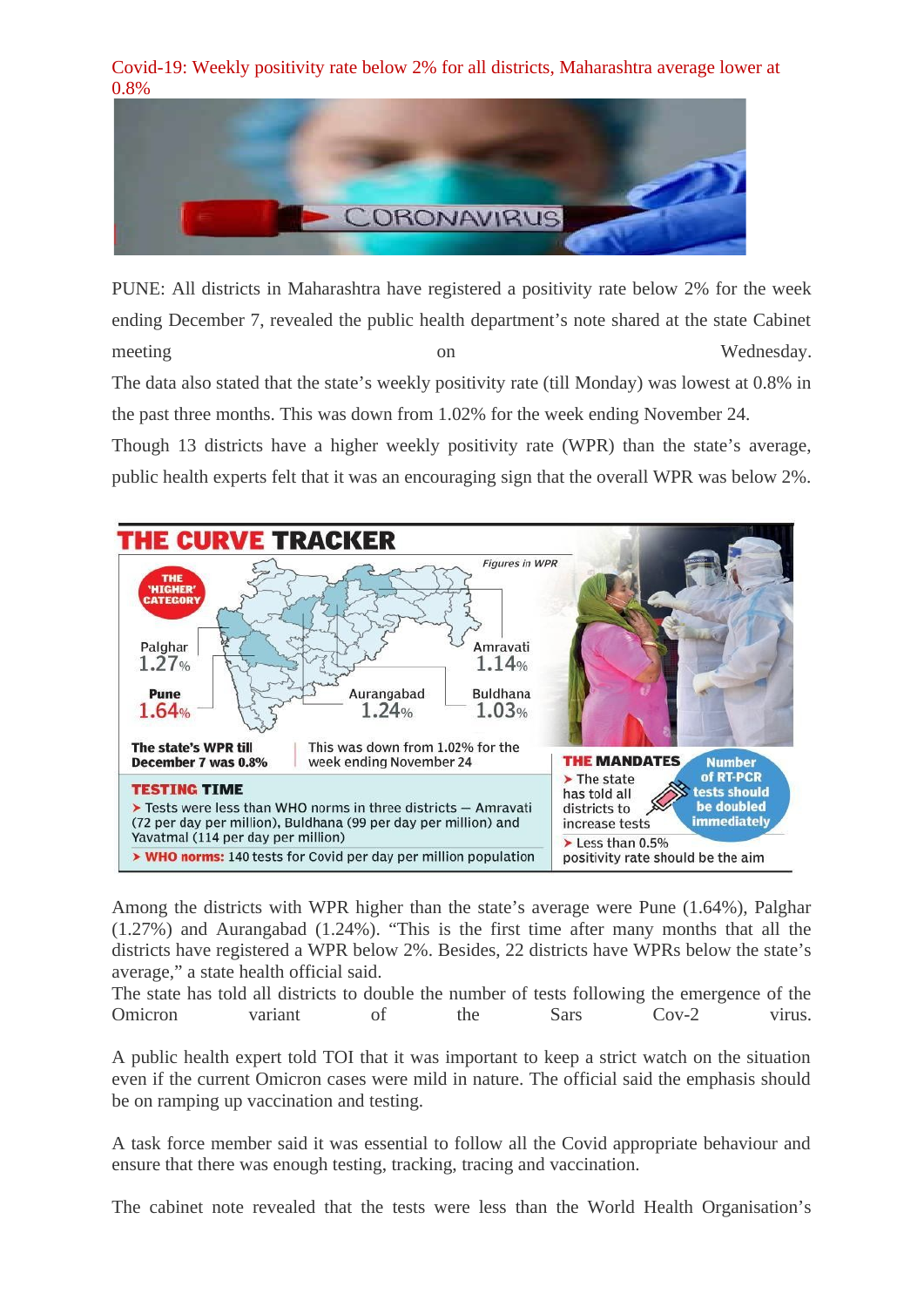(WHO) norms in three districts — Amravati (72 per day per million), Buldhana (99 per day per million) and Yavatmal (114 per day per million).

The Centre had earlier pulled up the state as nine districts were registering tests below the WHO norms (140 tests per day per million populations).

As many as 26 districts in the state have registered less than 100 cases in the week ending December 7. Among the revenue division, Konkan had the maximum active Covid cases. Konkan was followed by the Pune and Nashik divisions.

## **Coronavirus in Delhi (Hindustan: 20211209)**

[https://www.livehindustan.com/bihar/story-three-more-suspected-patients-of-omicron-variant-found](https://www.livehindustan.com/bihar/story-three-more-suspected-patients-of-omicron-variant-found-in-delhi-number-of-patients-admitted-in-lnjp-hospital-reached-to-33-5282591.html)[in-delhi-number-of-patients-admitted-in-lnjp-hospital-reached-to-33-5282591.html](https://www.livehindustan.com/bihar/story-three-more-suspected-patients-of-omicron-variant-found-in-delhi-number-of-patients-admitted-in-lnjp-hospital-reached-to-33-5282591.html)

## **दददददद ददद दददद दददददददद दद ददद दद ददददददद दददद, 33 दद दददददद दददददददद ददद**

## **ददददद दददददद दद दददददद**



 $\begin{array}{l} \text{11.4}\ \text{11.4}\ \text{11.4}\ \text{11.4}\ \text{11.4}\ \text{11.4}\ \text{11.4}\ \text{11.4}\ \text{11.4}\ \text{11.4}\ \text{11.4}\ \text{11.4}\ \text{11.4}\ \text{11.4}\ \text{11.4}\ \text{11.4}\ \text{11.4}\ \text{11.4}\ \text{11.4}\ \text{11.4}\ \text{11.4}\ \text{11.4}\ \text{11.4}\ \text{11.4}\ \text{11.4}\ \text{11.4}\ \text{11$ दददद दद ददद दददद दददददद, दददद ददददददद दद दददददद दद ददददददद ददद दददद ददददद दद  $\Box$  accorded cooped on accord accord accorded acco, accorded ac accorded ददद दद दददद दद दददद दद दददद दद दददद ददददद ददद

בזה המה כהם ההתחם ההתחם בהם ההחתחה ההתחתחה הה החתחהה החתחה ההם החתחה הה दददददद दद दददददद ददददद ददददददददददददद ददददददददद दद दददददद दद ददद दद दददद  $\Box$ המח מח מח מחמח מחמחמ מחמחמם מחמחמם מחמחמם מחמח מחמחמם המחמחמם המחמחמם दददददददद ददद दद ददददददद ददद ददददद ददद दददददद दद दददद ददद ददददद दददद दद ददद  $\Box \Box \Box$ 

दददददददद दद दददददददद दददद ददद दददददददद दद दददद दददद दद दददद ददददद ददद दददद, दददद दददददददद दद ददददद दद दद दददददद दद ददददद ददददददददद दद ददद ददददद दद दद ददद <u>caran caran cara ca caranna ammanna an caran caranna caran caran anna cara</u> ददददददद, दददददददद दद दददद दददद ददददद ददद ददद ददद ददद दददद दद ददद दद दददददद दद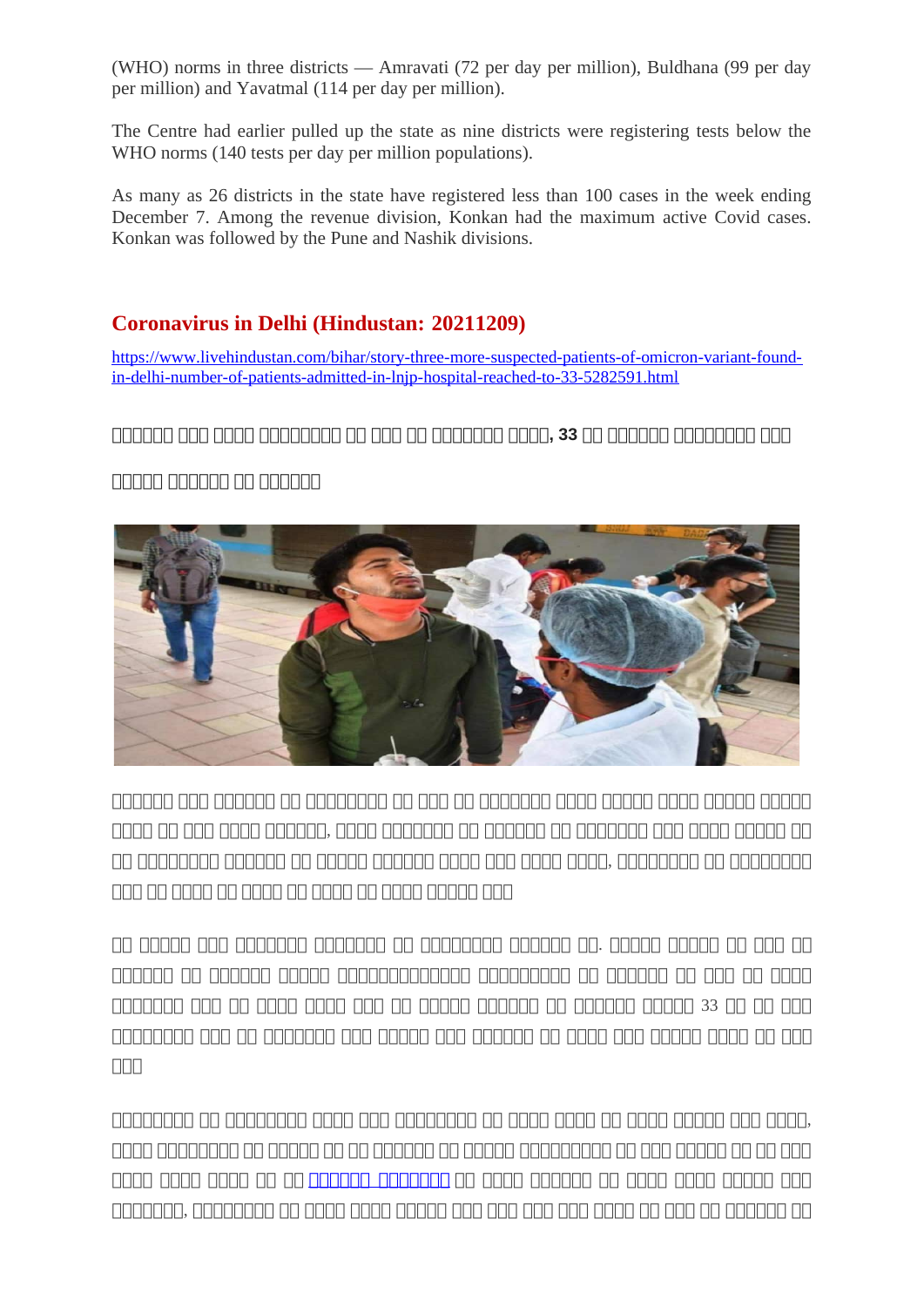ददददद ददददद ददद दददददद दद ददददद दद ददद दद दददद ददद दददद दददद दद दद दद ददददददददद दद दददद दद ददद दद ददद दददददद दद दददददद

## **Omicron variant reaches 57 countries (Hindustan: 20211209)**

[https://www.livehindustan.com/international/story-covid-19-omicron-variant-reaches-57-countries](https://www.livehindustan.com/international/story-covid-19-omicron-variant-reaches-57-countries-who-says-number-of-patients-in-hospitals-will-increase-5279624.html)[who-says-number-of-patients-in-hospitals-will-increase-5279624.html](https://www.livehindustan.com/international/story-covid-19-omicron-variant-reaches-57-countries-who-says-number-of-patients-in-hospitals-will-increase-5279624.html)

#### **57 ददददद ददद दददददद दददददददद, WHO दददद- ददददददददद ददद दददददद दददददद दद GREER**



cannan anananan anana (WHO) an ananan an ana an ananana sa anana ananan दददद ददद ददद ददद दददददद दद ददददद दद ददददददद ददद ददददद दददद दददद दददददद दद दददददद ददददद दद ददददददद ददद दददददददददद दद दददद ददददददददद ददददददद ददद ददद दद  $\Box \Box$  action of capacing and can act and capacing the capacing  $\Box$  action of action and  $\Box$  action and  $\Box$ ददददद ददद दददद ददद, दद ददददद दद दददद दददद

בנהבות החתה הנה החת המה המתח המתח הם המתחתמה הם התחתה להתחת החתה המתח הם החתה החתהה בהרחרה הרהה ההרחרה הרחרותהה הרחה הרחרותה הרוחה הרוח הרח הרחב הרחב הרחב הרחב הרחב הרחב הרח दद ददददद दद ददददददद ददद ददददद दददद ददददद दद दददददद ददददददद ददद ददद दद ददददद  $\Box$  at accord at cacaca at accord and can can can cacacaca and cacacacaca an accord दददददद दददददददद ददद ददद दददद

 $\Box$ כלה החרות פנבחה מספר כה כנקס כה מספרים כה מספרים כה מספר כה מספרים מספרים כל המספרים दददददद ददददद दद ददददददद दद ददददद दद दददद दद, ददद दद ददददददद दद ददददद दद दददददद दददद दद ददद ददद ददददद दद दददद दददददद ददददददददद दद ददद दद दददददददददद <u>cannonono anno annononona ao annon</u> ao annona ann annona annon הבנה הבנהם הבנהם הבנהם 25 כנם הבנהם בנה הבנהבותה

**Biotech and Pfizer vaccine neutralizes omicron (Hindustan: 20211209)** [https://www.livehindustan.com/international/story-biotech-and-pfizer-vaccine-neutralizes](https://www.livehindustan.com/international/story-biotech-and-pfizer-vaccine-neutralizes-omicron-with-three-shots-5279250.html)[omicron-with-three-shots-5279250.html](https://www.livehindustan.com/international/story-biotech-and-pfizer-vaccine-neutralizes-omicron-with-three-shots-5279250.html)

**ददददददददद-ददददद दद दददद दददददददद दद दददददद, ददददद दद ददददद ददददद ददद दद**

**दददद ददददद**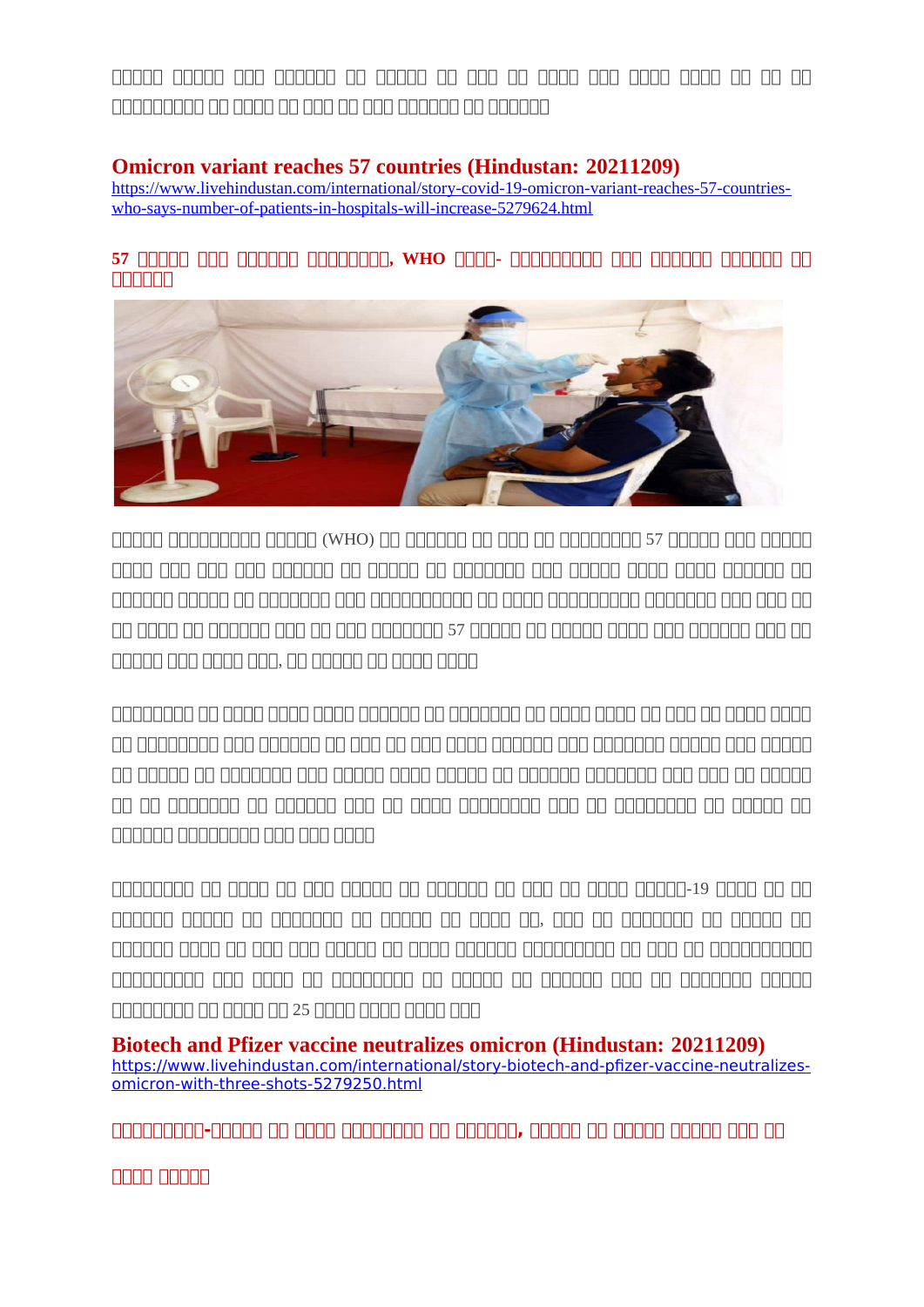

 $\begin{array}{ccc} \text{trunc} & \text{trunc} \\ \text{trunc} & \text{trunc} \end{array}$  $\Box$ כל כנס כנסים כנקב כנקב כנס כנס כנסים כנס כנס כנסים כל הסמכה כל כנסים ददददददद दद दद ददददददद दद ददददद ददददद दद? दद दद ददददददददद दद ददददद दद  $\Box$ aa aan aanaana aa aan aana aana aa aana aanaa-19 aanaana aa 3 aan רות התחתתה תה התחתה החתה החתתה החתה ההחת החתהה הה ההחתההה ההחתההה הה द्वात तद दवत वतततततत तततत तत तत तततत 2022 ततत तततततत तत ततततत तत द्वद्व ददवदवद्वाद्वा ददवद्वाद्वा द्वावत् द्वद्वा ददव्व

दददददददद दद ददददद दददद ददददददद दद दददददददददद दद दददद ददददददददद दद cacach cacacacha an acacacha cacacacha cacacacacha cacacacha cacacha cacacha cacacacha cacacacha cacacacha cac दददददददद दद ददददद दद दददददद दददद ददद ददददद ददददद ददद (दददददद ददद) दद  $\Box$ המסחם מם מסחם מסח מסח מם מסחםםם 25 מסחםםם מסחם מסחםםם מסחםםם ददददददद दद ददददद ददद ददददद दद दददद ददद दददददददद दद ददददद दद ददद  $\begin{array}{l}\text{11.11}\end{array}$ 

רורו רורו הרוחרות הרום הוה החת החתה החתה החתה החתההה החתההה החתההה החתההה ददददद दददद ददददददद दद दददददद ददद दद दद, दददद दददददददद दददददददद द्वावदद्वाचा द्वा दद्वद्वाचा द्वारा दद्वद्वाचा द्वारा, द्वावद्वाचा द्वारा द्वारा द्वारावद्वाचा द्वारावद्वा द्व  $\begin{array}{cccccccccccccccc} \text{1111} & \text{1121} & \text{1121} & \text{1121} & \text{1121} & \text{1121} & \text{1121} & \text{1121} & \text{1121} & \text{1121} & \text{1121} & \text{1121} & \text{1121} & \text{1121} & \text{1121} & \text{1121} & \text{1121} & \text{1121} & \text{1121} & \text{1121} & \text{1121} & \text{1121} & \text{1121} & \text{$ ददददददद दद दददद दददददद ददद दददद दद दद ददददद दद ददददददद दद दद ददददद दददददददद दद ददददद दद ददद ददददददददद दद ददददद ददददद ददद दद ददद दद ददददद <u>agangan an agan agan aga aga</u>

## **Omicron new cases of Corona (Hindustan: 20211209)**

[https://www.livehindustan.com/national/story-effect-of-omicron-new-cases-of-corona-came-to-the](https://www.livehindustan.com/national/story-effect-of-omicron-new-cases-of-corona-came-to-the-fore-more-than-recovery-in-india-85-lakh-people-got-the-vaccine-yesterday-5282874.html)[fore-more-than-recovery-in-india-85-lakh-people-got-the-vaccine-yesterday-5282874.html](https://www.livehindustan.com/national/story-effect-of-omicron-new-cases-of-corona-came-to-the-fore-more-than-recovery-in-india-85-lakh-people-got-the-vaccine-yesterday-5282874.html)